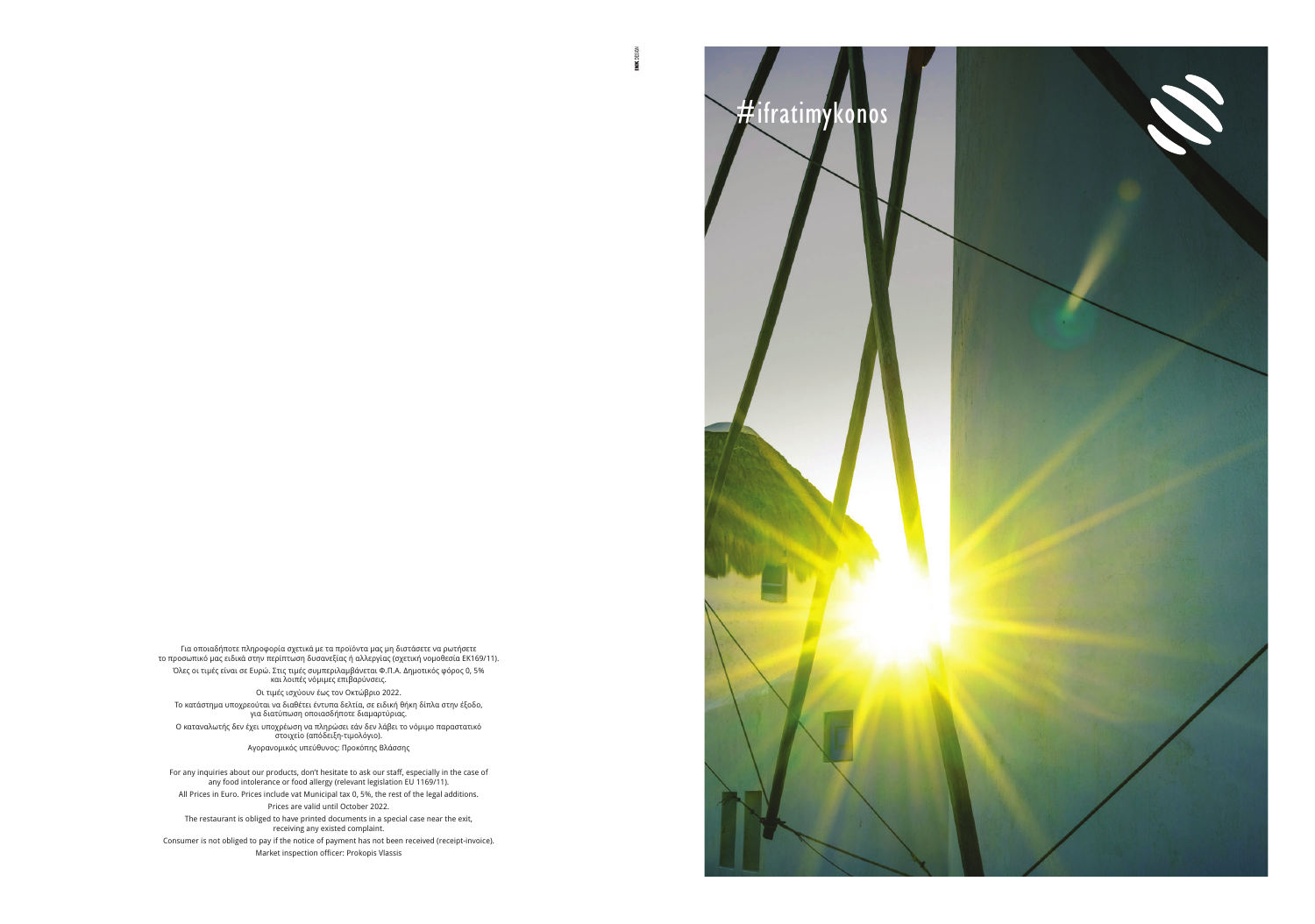

Inspired by the king of the summer, the giver of light and life, the Greek sun that shines all year round.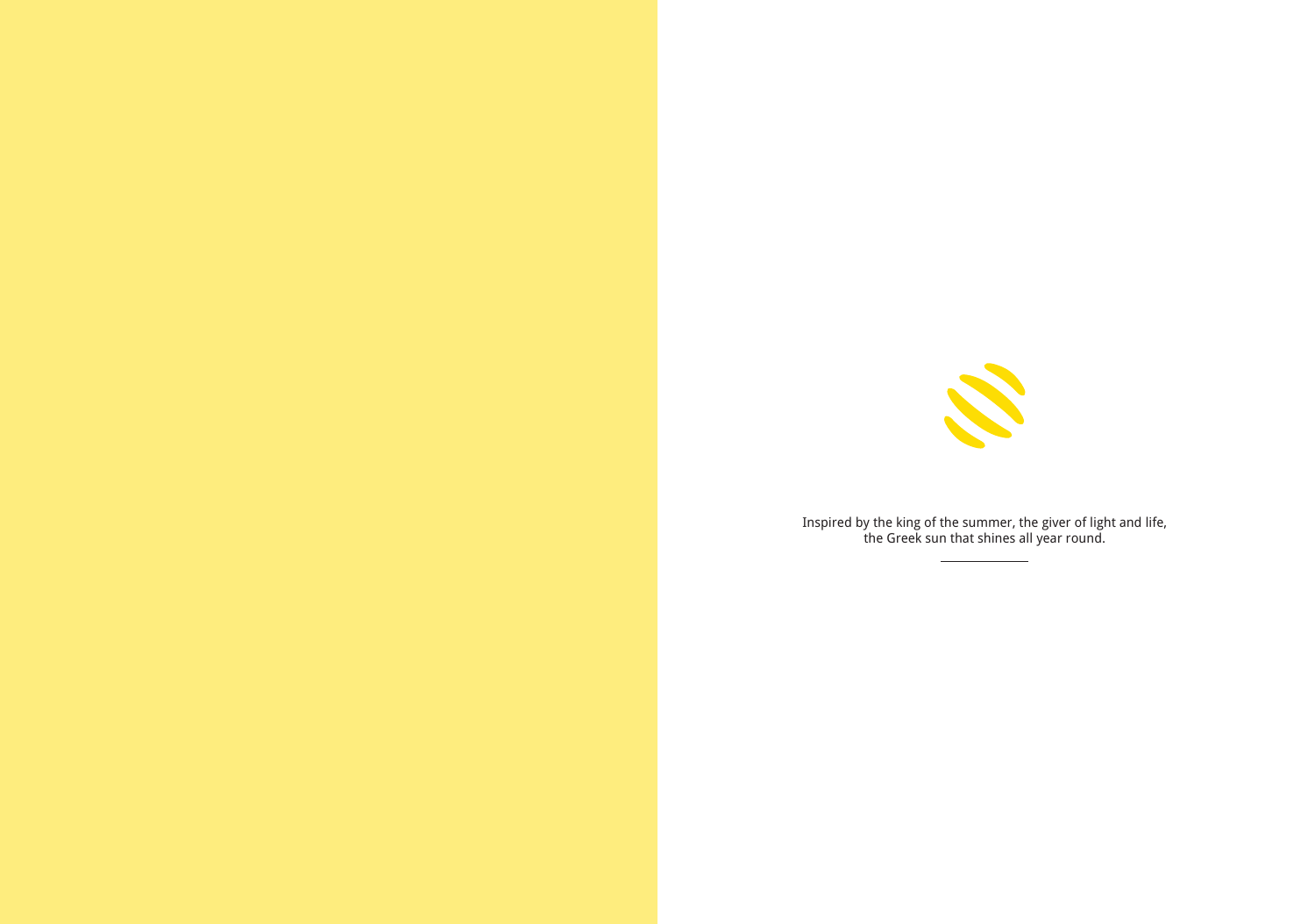# **LE NOSTRE BIRRE / OUR BEERS**

| Birra 32 Audace 750ml   1500ml | 21/45 |
|--------------------------------|-------|
| Birra 32 Curmi 750ml   1500ml  | 21/45 |
| Birra 32 Oppale 750ml   1500ml | 21/45 |
| Peroni   330 ml                | 8     |
| Stella Artois   330 ml         | 8     |
| Corona   375 ml                | 8     |

# **ACQUA E BITITE / WATER & SOFT DRINKS**

| Acqua Panna   750ml                             | 6.5            |
|-------------------------------------------------|----------------|
| Acqua Aura   1 lt                               | 3.5            |
| San Pellegrino <sup>®</sup>   250ml             | 4.5            |
| San Pellegrino <sup>®</sup>   750ml             | 6.5            |
| Coca Cola Regular, Light, Zero   250ml          | $\overline{4}$ |
| Green Cola   250ml                              | $\overline{4}$ |
| Tonic, Gassosa, Ginger Beer, Ginger Ale   355ml | 6.5            |

# **BITITE BIOLOGICHE / BIO SOFT DRINKS**

Lemon, Tangerine, Orange, Pomegranate,

Ruby Grapefruit Blood Orange, Black Carrot & Blueberry | 355ml 6.5



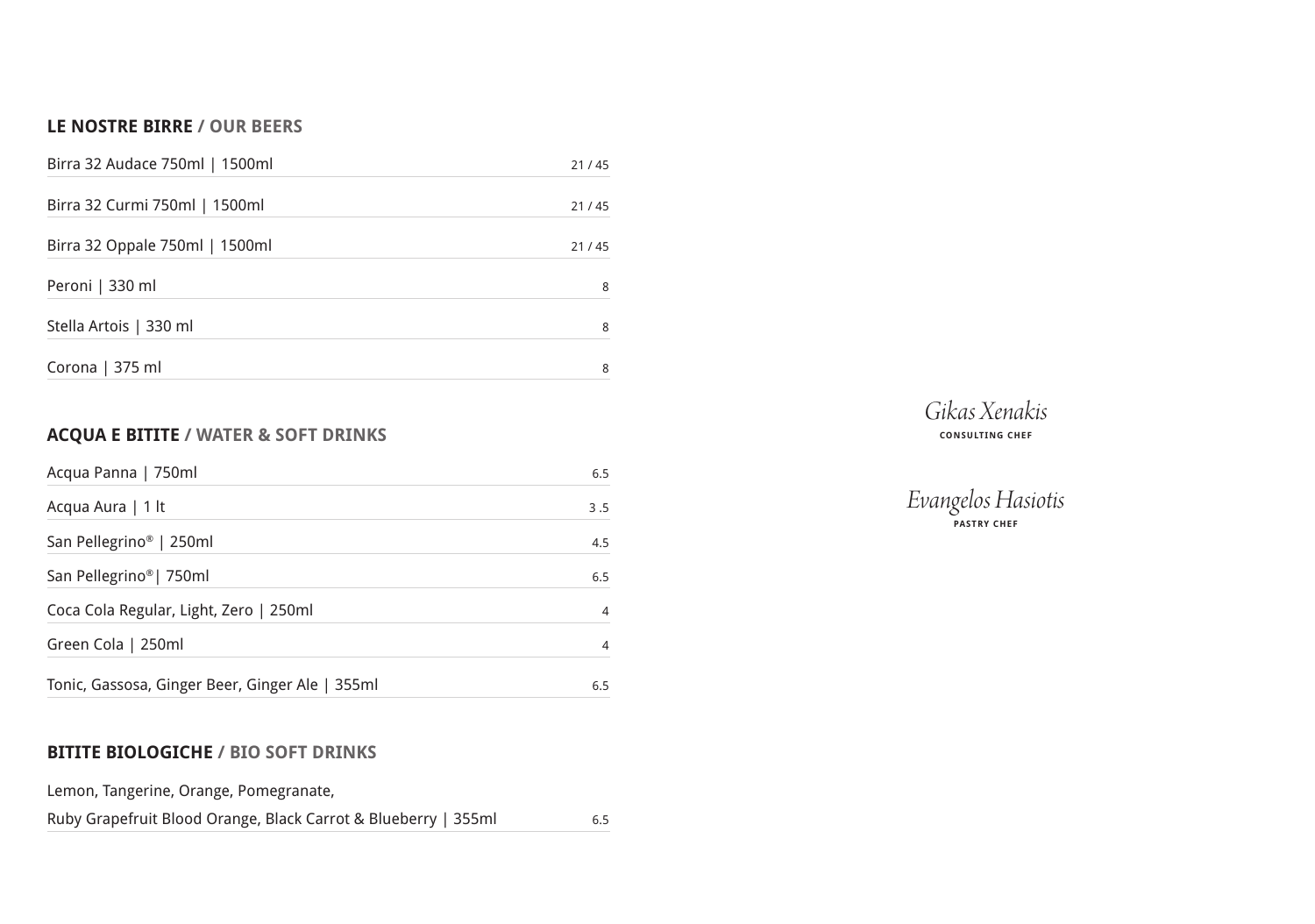# **CESTINI DELLA COLAZIONE / BREAKFAST BASKETS**

| I Frati basket                                                                                                                                                                                                                                                                             | 19 |
|--------------------------------------------------------------------------------------------------------------------------------------------------------------------------------------------------------------------------------------------------------------------------------------------|----|
| Προζυμένιο ψωμάκι ολικής άλεσης, tramezzini, βούτυρο,<br>θυμαρίσιο μέλι, μαρμελάδες φρούτων,<br>κρουασάν βουτύρου, κρουασάν σοκολάτας και muffin<br>Sourdough wholemeal bread, tramezzini bread, butter,<br>thyme honey, fruit jams, butter croissants,<br>chocolate croissants and muffin |    |
| Frati refresh basket                                                                                                                                                                                                                                                                       | 21 |
| Γιαούρτι Μυκόνου, γκρανόλα από ξηρούς καρπούς,<br>θυμαρίσιο μέλι, φυσικός χυμός από φρέσκα φρούτα εποχής<br>και μπάρα δημητριακών                                                                                                                                                          |    |
| Yogurt from Mykonos, granola with nuts,                                                                                                                                                                                                                                                    |    |
| thyme honey, fresh seasonal fruit juice and cereal bar                                                                                                                                                                                                                                     |    |
| Frati premium savory basket                                                                                                                                                                                                                                                                | 23 |
| Ψωμάκι ολικής άλεσης, προζυμένιο ψωμάκι, βούτυρο,<br>λεπτοκομμένες φέτες προσούτο crudo, σάλτσα πέστο, σαλάτα με τοματίνια,<br>βραχάκια παρμεζάνας ή mozzarella di bufala και smoothie λαχανικών<br>Wholemeal bread, sourdough bread, butter,                                              |    |

Latte Macchiato Freddo Kρύο γάλα με λίγο καφέ espresso Cold milk with espresso coffee

Frati affogato Παγωτό Crema με ζεστό espresso

thin-sliced prosciutto crudo, pesto sauce, cherry tomato salad, parmesan rocks or buffalo mozzarella and vegetable smoothie

# BUON GIORNO **BEVANDE FREDDO / COLD BEVERAGES**

Espresso Freddo 5

Cappuccino Freddo 6

Espresso Freddo con Panna 6

Kρύο espresso με σαντιγύ Cold espresso with whipped cream

Caramellato con Panna 6

Kρύο espresso με σαντιγύ & καραμέλα Cold espresso with whipped cream and caramel

Vanilla ice cream with hot espresso

Frati affogato corretto

Παγωτό Crema με ζεστό espresso και Amaretto Vanilla ice cream with hot espresso and Amaretto

Syrup extra shot 1

# **CIOCCOLATE / CHOCOLATE**

Cioccolata Calda 6

Ζεστή σοκολάτα Hot chocolate

#### Cioccolata Calda con Panna 6.5

Ζεστή σοκολάτα με με σαντιγύ Hot chocolate with whipped cream

Cioccolata Fredda 5.5

Κρύα σοκολάτα Cold chocolate

Cioccolata Fredda con Panna 6 Κρύα σοκολάτα με με σαντιγύ Cold chocolate with whipped cream

| 5              |
|----------------|
| $\overline{6}$ |
| $\overline{6}$ |
|                |
|                |
| $\overline{6}$ |
|                |
| 5.5            |
|                |
|                |
| 6.5            |
|                |
| 7.5            |
|                |
|                |
| $\overline{1}$ |
|                |
|                |
| $\overline{6}$ |
|                |
| 6.5            |
|                |
|                |
| 5.5            |
|                |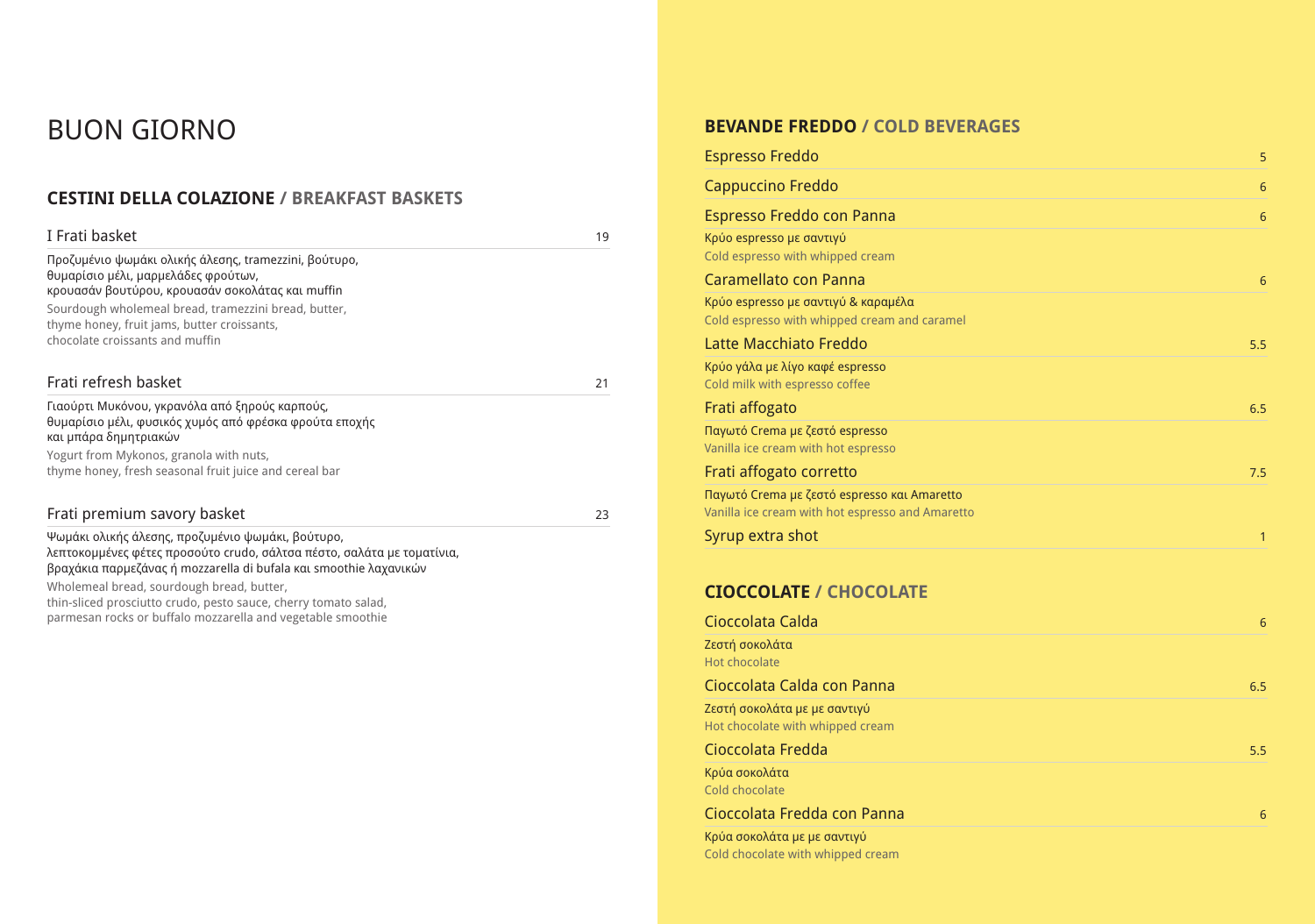# **CAFFETERIA**

# **BEVANDE CALDE / HOT BEVERAGES**

| Espresso                                                                | 3.5            |
|-------------------------------------------------------------------------|----------------|
| Espresso doppio / double                                                | 5              |
| Espresso decaffeinato / decaffeinated                                   | 3.5            |
| Espresso macchiato                                                      | $\overline{4}$ |
| Espresso corretto singolo / single                                      | 4.5            |
| με Amaretto, Sambuca ή Grappa<br>with Amaretto, Sambuca or Grappa       |                |
| Cappuccino                                                              | 5.5            |
| Cappuccino doppio / double                                              | 6.5            |
| Cappuccino caramellato or cioccolato<br>Cappuccino caramel or chocolate | 6.5            |
| Caffe filtro Americano                                                  |                |
| Coffee filter Americano                                                 | 5              |
| Caffe Greco singolo<br>Greek coffee single                              | 3.5            |
| Caffe Greco doppio<br>Greek coffee double                               | 5              |

| <b>Cornetto Al Burro</b>                                                                                                                             | 4.5             |
|------------------------------------------------------------------------------------------------------------------------------------------------------|-----------------|
| Κρουασάν βουτύρου                                                                                                                                    |                 |
| <b>Butter croissant</b>                                                                                                                              |                 |
| Cornetto vegetariano con farina di Zea e quinoa                                                                                                      | 4.5             |
| Κρουασάν vegan με ζέα & σπόρους quinoa                                                                                                               |                 |
| Vegan zea croissant & quinoa seeds                                                                                                                   |                 |
| Cornetto al cioccolato                                                                                                                               | $\overline{6}$  |
| Κρουασάν σοκολάτας<br><b>Chocolate croissant</b>                                                                                                     |                 |
| Cornetto ripieno con pralina alle noci                                                                                                               | 6               |
| Κρουασάν με γέμιση πραλίνας φουντουκιού<br><b>Croissant with praline filling</b>                                                                     |                 |
| Cornetto al uva passa                                                                                                                                | $6\phantom{1}6$ |
| Κρουασάν με σταφίδες & κρέμα                                                                                                                         |                 |
| Croissants with raisins and cream                                                                                                                    |                 |
| Cornetto vegetariano al gusto di mirtillo                                                                                                            | 5.5             |
| Κρουασάν vegan με γεύση μύρτιλλο                                                                                                                     |                 |
| Vegan blueberry croissant                                                                                                                            |                 |
| Muffin al cioccolato ricoperto di gocce di cioccolato                                                                                                | 5               |
| Μάφιν σοκολάτα με επικάλυψη κομμάτια σοκολάτας<br>Chocolate muffin coated with chocolate chips                                                       |                 |
| Muffin alle mele con cannella                                                                                                                        | 5               |
| Μάφιν μήλο με κανέλα                                                                                                                                 |                 |
| Apple muffin with cinnamon                                                                                                                           |                 |
| <b>Pancake al Cioccolato</b>                                                                                                                         | 12              |
| Pancake σοκολάτας, μπισκότα, τριμμένη σοκολάτα και σάλτσα σοκολάτας με ρούμι                                                                         |                 |
| Chocolate pancakes, cookies, chocolate flakes and chocolate sauce with rhum                                                                          |                 |
| <b>Frittella Classica</b>                                                                                                                            | 12              |
| Pancake με σιρόπι καραμέλας, κροκάν από καρύδια pecan, παγωτό καραμέλας<br>Pancakes with caramel syrup, croquant of pecan nuts and caramel ice cream |                 |
| <b>Pancake con Frutta</b>                                                                                                                            | 13              |

# **E BUONA PRIMA COLLAZIONE / A HEARTY BREAKFAST**

Pancake με φρούτα εποχής και θυμαρίσιο μέλι Pancake with seasonal fruits and thyme honey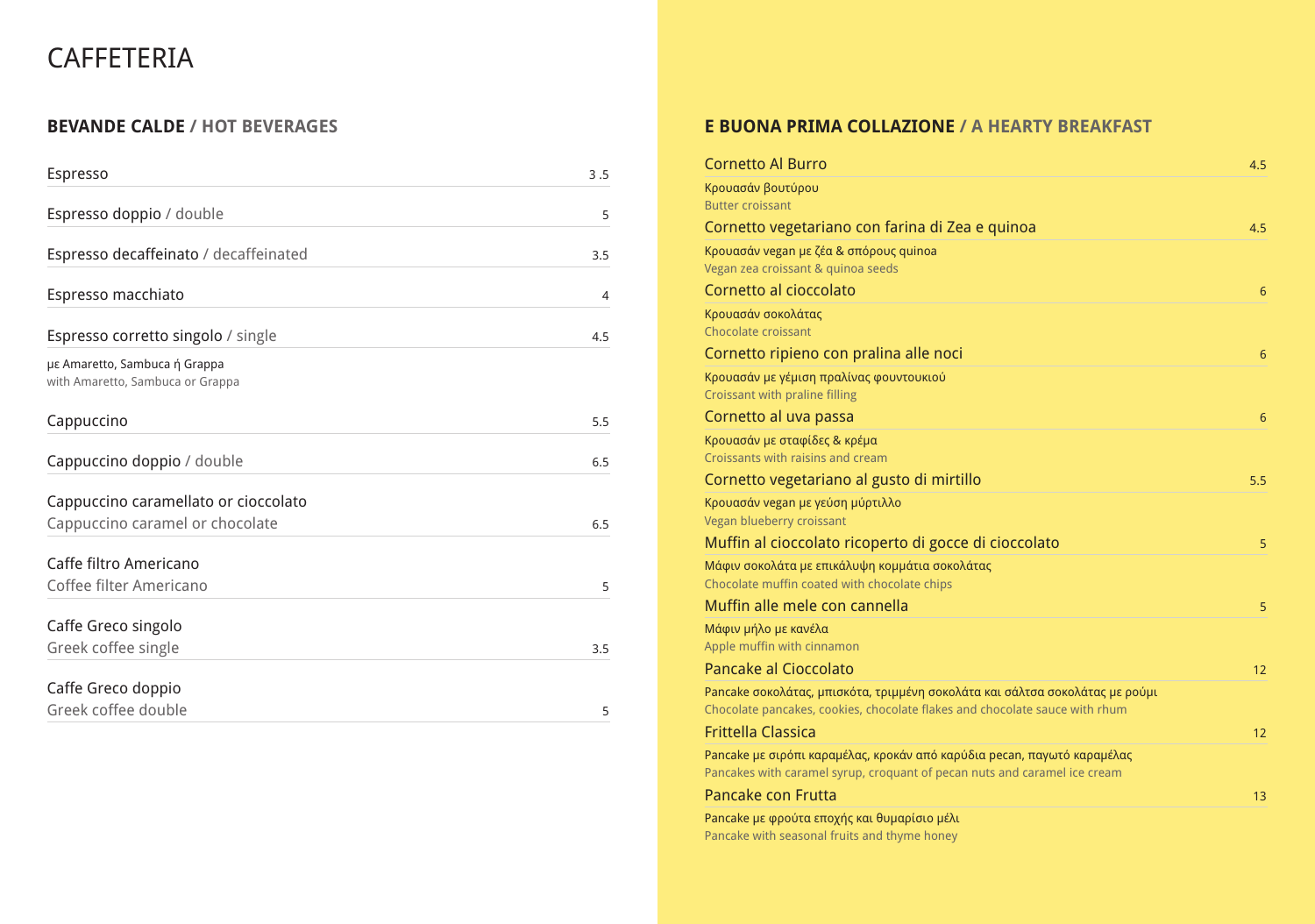# **SCELTA DELLO CHEF / CHEF'S CHOICES**

| Tostada al Tartufo                                                                                                                                                                                                                                                        | 19 |
|---------------------------------------------------------------------------------------------------------------------------------------------------------------------------------------------------------------------------------------------------------------------------|----|
| Αυγά μάτια, φρέσκια μαύρη τρούφα Ταϋγέτου, χωριάτικο ψωμί και πεκορίνο με τρούφα<br>Sunny side-up eggs, fresh black truffle from Taygetos mountain, rustic bread and pecorino with truffle                                                                                |    |
| Uova con Jamon de Bellota                                                                                                                                                                                                                                                 | 23 |
| Αυγά μάτια, χωριάτικο ψωμί, μαριναρισμένη τομάτα και jamon de bellota<br>Sunny side-up eggs, rustic bread, marinated tomato and jamon de bellota                                                                                                                          |    |
| Uova Mare e Montagna                                                                                                                                                                                                                                                      | 18 |
| Aυγά scrambled, αυγοτάραχο Τρικαλινός και τραγανό πολύσπορο ψωμάκι<br>Scrambled eggs, Trikalinos bottarga and crispy multigrain bread                                                                                                                                     |    |
| Frittata con Albumi                                                                                                                                                                                                                                                       | 15 |
| Ομελέτα με ασπράδια αυγού, σπανάκι και σαλάτα με τοματίνια<br>Egg white omelette, spinach and cherry tomato salad                                                                                                                                                         |    |
| Vegan Scramble                                                                                                                                                                                                                                                            | 14 |
| Χωριάτικο ψωμάκι, πολτός από avocado, τοματίνια, φαγόπυρο και baby σπανάκι<br>Rustic bun, mashed avocado, cherry tomatoes, buckwheat and baby spinach                                                                                                                     |    |
| <b>Croque Monsier</b>                                                                                                                                                                                                                                                     | 15 |
| Φρυγανισμένο ψωμί, ζαμπόν, γραβιέρα Κρήτης και μπεσαμέλ, ψημένο στη σχάρα<br>και σερβιρισμένο με πράσινη σαλάτα<br>Toasted bread, quality ham, gruyere from Crete and bechamel sauce,<br>grilled and served with green salad                                              |    |
| Croque Madame                                                                                                                                                                                                                                                             | 16 |
| Φρυγανισμένο ψωμί, ζαμπόν, γραβιέρα Κρήτης και μπεσαμέλ, ψημένο στη σχάρα,<br>με αυγό μάτι και σερβιρισμένο με πράσινη σαλάτα<br>Toasted bread, quality ham, gruyere from Crete and bechamel sauce, grilled,<br>with a sunny side-upp egg on top, served with green salad |    |
| <b>Blinis e Caviale</b>                                                                                                                                                                                                                                                   | 75 |
| Αφράτα blinis με χαβιάρι beluga 10gr και sour cream                                                                                                                                                                                                                       |    |

Breakfast / Earl Grey / Mate lemon / Gunpowder green / Jasmine / Ginger lemon decaffeine / Orange Spice *δ* τσάι

Tσάι του βουνού Mountain Tea 6

# **TÈ FREDDO BIOLOGICO ORGANIC ICE TEA** 6.5

Ice tea flavored with lemon, peach, green tea, white tea and black tea

Soft blinis with beluga caviar and sour cream

# **SUCCHI DI FRUTTA FRESCA / FRESH FRUIT JUICES**

| Spremuta D'arancia                                                                                                           | 8    |
|------------------------------------------------------------------------------------------------------------------------------|------|
| Φυσικός χυμός πορτοκάλι<br>Fresh orange juice                                                                                |      |
| <b>Energico</b>                                                                                                              | 10.5 |
| καρότο μήλο αχλάδι<br>Carrot, apple, pear juice                                                                              |      |
| <b>SMOOTHIES</b>                                                                                                             |      |
| Green                                                                                                                        | 12.5 |
| kale, λεμόνι, αχλάδι, matcha maiden<br>kale, lemon, pear, matcha maiden<br>vitamins: A, C, K, B1, B2, E                      |      |
| <b>Spicy</b>                                                                                                                 | 12.5 |
| μάνγκο, μπανάνα, τζίντζερ, πορτοκάλι, πάπρικα<br>mango, banana, ginger, orange, paprika<br>vitamins: C, K, E, B1, B2, B3, B6 |      |
| <b>Exotic</b>                                                                                                                | 12.5 |
| αβοκάντο, μπανάνα, σπανάκι, πορτοκάλι, λεμόνι<br>avocado, banana, spinach, orange, lemon<br>vitamins: C, K, Mg, K, B         |      |
| I NOSTRI TÈ ORGANIC                                                                                                          |      |

| Attivo                                                                                                                                              | 10.5 |
|-----------------------------------------------------------------------------------------------------------------------------------------------------|------|
| Κόκκινο λάχανο, ανανάς, ακτινίδιο και ginger<br>Red cabbage, pineapple, kiwi and ginger juice                                                       |      |
| Melegrana Fresh                                                                                                                                     | 9.5  |
| Φρέσκο ρόδι, αντιοξειδωτικό<br>Fresh pomegranate, antioxidant                                                                                       |      |
| <b>Energy</b>                                                                                                                                       | 12.5 |
| δαμάσκηνο, πράσινο μήλο, σταφύλια,<br>λεμόνια, μέλι<br>plum, green apple, grapes, lemons, honey<br>vitamins: C, E, K, B6, B1, B2, B9, A             |      |
| <b>Back to the Roots</b>                                                                                                                            | 12.5 |
| παντζάρι, καρότο, γκρέιπφρουτ, κόκκινο λάχανο,<br>λεμόνι<br>beetroot, carrot, grapefruit, red cabbage, lemon<br>vitamins: C, B1, B2, B5, B6, B9, K1 |      |

**OUR ORGANIC TEA**

Kρύo τσάι με λεμόνι, ροδάκινο, πράσινο τσάι, άσπρο τσάι και μαύρο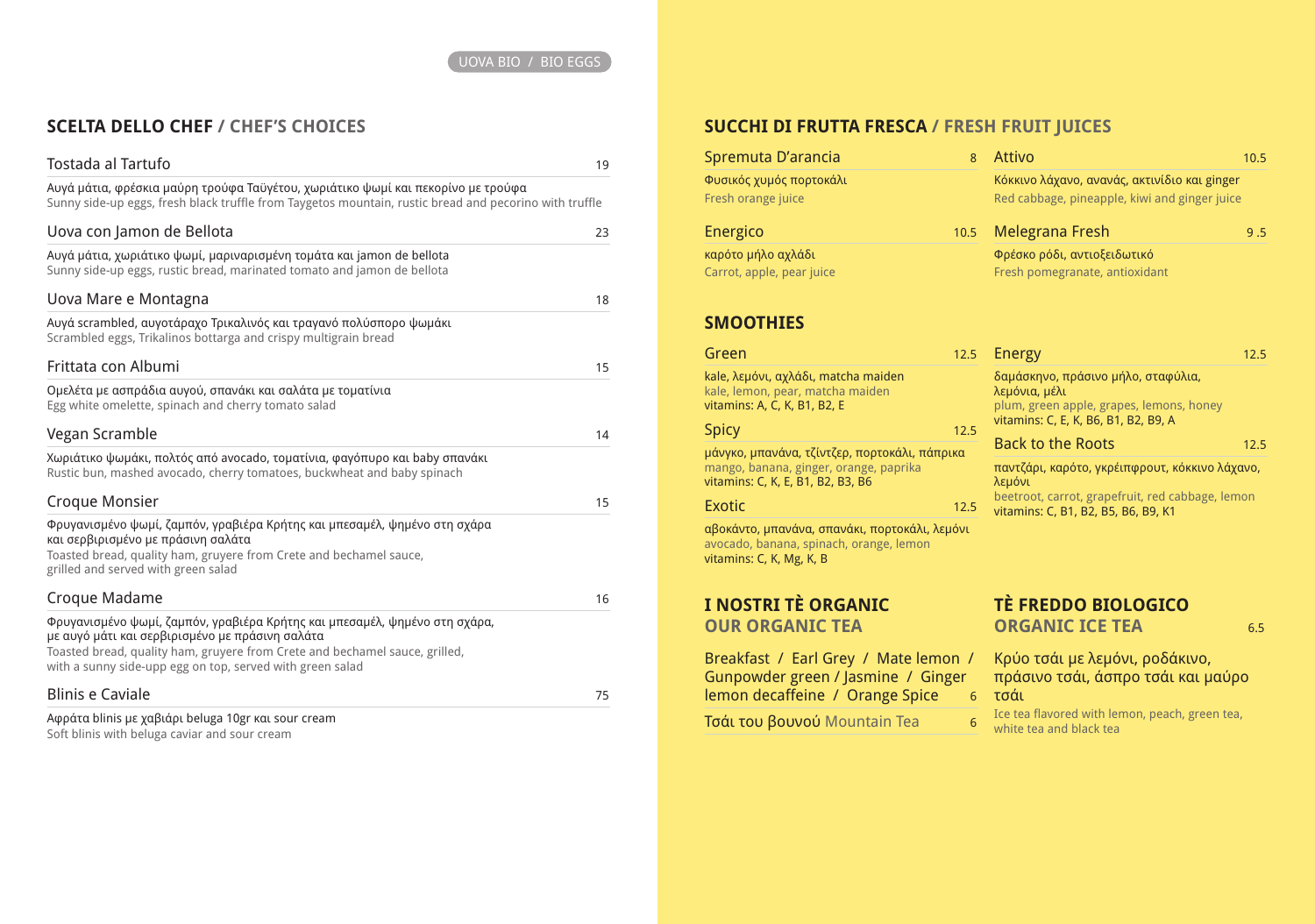# **SPUNTINI / SANDWITCH**

| I Frati                                                                                                                                                                                | 12  |
|----------------------------------------------------------------------------------------------------------------------------------------------------------------------------------------|-----|
| Μοτσαρέλα Fior Di Latte, prosciutto S.Daniele, ρόκα, ντοματίνια και flakes παρμεζάνας<br>Mozzarella Fior Di Latte, prosciutto S.Daniele, rocket, cherry tomatoes and parmigiano flakes |     |
| Classico                                                                                                                                                                               | 11  |
| Μοτσαρέλα, γαλοπούλα, τυρί fontina, πράσινη σαλάτα και σάλτσα rosa                                                                                                                     |     |
| Mozzarella, turkey, fontina cheese, green salad and rosa sauce                                                                                                                         |     |
| Costa Smeralda                                                                                                                                                                         | 14  |
| Καπνιστός σολομός, τυρί φιλαδέλφεια, baby ρόκα και άνηθος                                                                                                                              |     |
| Smoked salmon, philadelphia cheese, baby rocket and dill                                                                                                                               |     |
| Il Duomo                                                                                                                                                                               | 13  |
| Μπέικον, ομελέτα, τυρί asiago, μαγιονέζα και ανάμεικτη σαλάτα                                                                                                                          |     |
| Bacon, omelette, asiago cheese, mayonnaise and mixed salad                                                                                                                             |     |
|                                                                                                                                                                                        |     |
| <b>Toscano</b>                                                                                                                                                                         | 13  |
| Prosciutto cotto, ρόκα, τυρί ricotta αρωματισμένη με τρούφα και μανιτάρια                                                                                                              |     |
| Prosciutto cotto, rocket, ricotta cheese flavored with truffle and mushrooms                                                                                                           |     |
|                                                                                                                                                                                        |     |
| Tramezzone I Frati                                                                                                                                                                     | 6.5 |
| Τοστ από ιταλικό ψωμί, prosciutto cotto και τυρί asiago                                                                                                                                |     |
| Toast made of italian bread, prosciutto cotto and asiago cheese                                                                                                                        |     |
| Tramezzone Di Tacchino                                                                                                                                                                 | 6.5 |
| Toστ από ιταλικό ψωμί, τυρί asiago και καπνιστή γαλοπούλα                                                                                                                              |     |
| Toast made of italian bread, asiago cheese and smoked turkey                                                                                                                           |     |
|                                                                                                                                                                                        |     |
|                                                                                                                                                                                        |     |
| <b>DOLCE</b>                                                                                                                                                                           |     |

| Giorno Dolce |  |  |  | . . |
|--------------|--|--|--|-----|
|              |  |  |  |     |

Ρωτήστε τον pastry chef μας / ask our pastry chef

# **UOVA IN CAMICIA / POACHED EGGS**

#### Uova I Frati

Αυγά ποσέ, ψωμάκι brioche, μασκαρπόνε με lime και Poached eggs, brioche bread, mascarpone with lime

#### Uova di Benedicto 18

Αυγά ποσέ, ψωμάκι muffin, καπνιστή πανσέτα και σά Poached eggs, muffin bread, pancetta affumicata and

#### Uova e Salmone

Αυγά ποσέ, πολύσπορο ψωμάκι, καπνιστός σολομός, Poached eggs on multigrain bread, smoked salmon, a

### Uova al Tartufo 19

Αυγά ποσέ, ψωμάκι brioche, κρέμα μανιταριού, σπαρ Poached eggs on brioche bread, mushroom cream, as

### Uova al Italiana 17

Αυγά ποσέ, ψωμάκι brioche, σπανάκι, μορταδέλα Bol Poached eggs on brioche bread, spinach, mortadella

# **UOVA AL OCCHIO DI BUE / FRIED EGGS**

### Uova Con Coppa 14

Αυγά μάτια, coppa di Parma, τοματίνια, βασιλικός και Sunny side-up eggs, coppa di Parma, cherry tomatoes

### Uova Con Avocado 15

Αυγά μάτια, αβοκάντο, χωριάτικο ψωμί, ψητές πιπερι Sunny side-up eggs, avocado, rustic bread, grilled pep

#### Uova Alla Bolognese 17

Αυγά μάτια, μορταδέλα Bologna, μαγιονέζα λιαστής ν Sunny side-up eggs, mortadella Bologna, sundried tor

### Uova con Asparagi

Αυγά μάτια, ψητά σπαράγγια, χωριάτικο ψωμί και βότανα Sunny side-up eggs, grilled asparagus, rustic bread and herbs

| beluga 10grm / 20grm                                                             | 85 / 140 |
|----------------------------------------------------------------------------------|----------|
| χαβιάρι Beluga<br>and Beluga caviar                                              |          |
|                                                                                  | 18       |
| λτσα hollandaise τρούφας<br>I truffle hollandaise sauce                          |          |
|                                                                                  | 20       |
| αβοκάντο και σάλτσα remoulade<br>vocado and sauce remoulade                      |          |
|                                                                                  | 19       |
| άγγια και σάλτσα τρούφας<br>sparagus and truffle sauce                           |          |
|                                                                                  | 17       |
| ogna, και σάλτσα παρμεζάνας<br><b>Bologna and parmesan sauce</b>                 |          |
| GGS                                                                              |          |
|                                                                                  | 14       |
| ι κρέμα παρμεζάνας<br>s, basil and parmesan sauce                                |          |
|                                                                                  | 15       |
| ιές, baby ρόκα<br>pers and baby rocket                                           |          |
|                                                                                  | 17       |
| τομάτας, τυρί comte και baby σπανάκι<br>mato mayo, comte cheese and baby spinach |          |
|                                                                                  | 15       |
|                                                                                  |          |